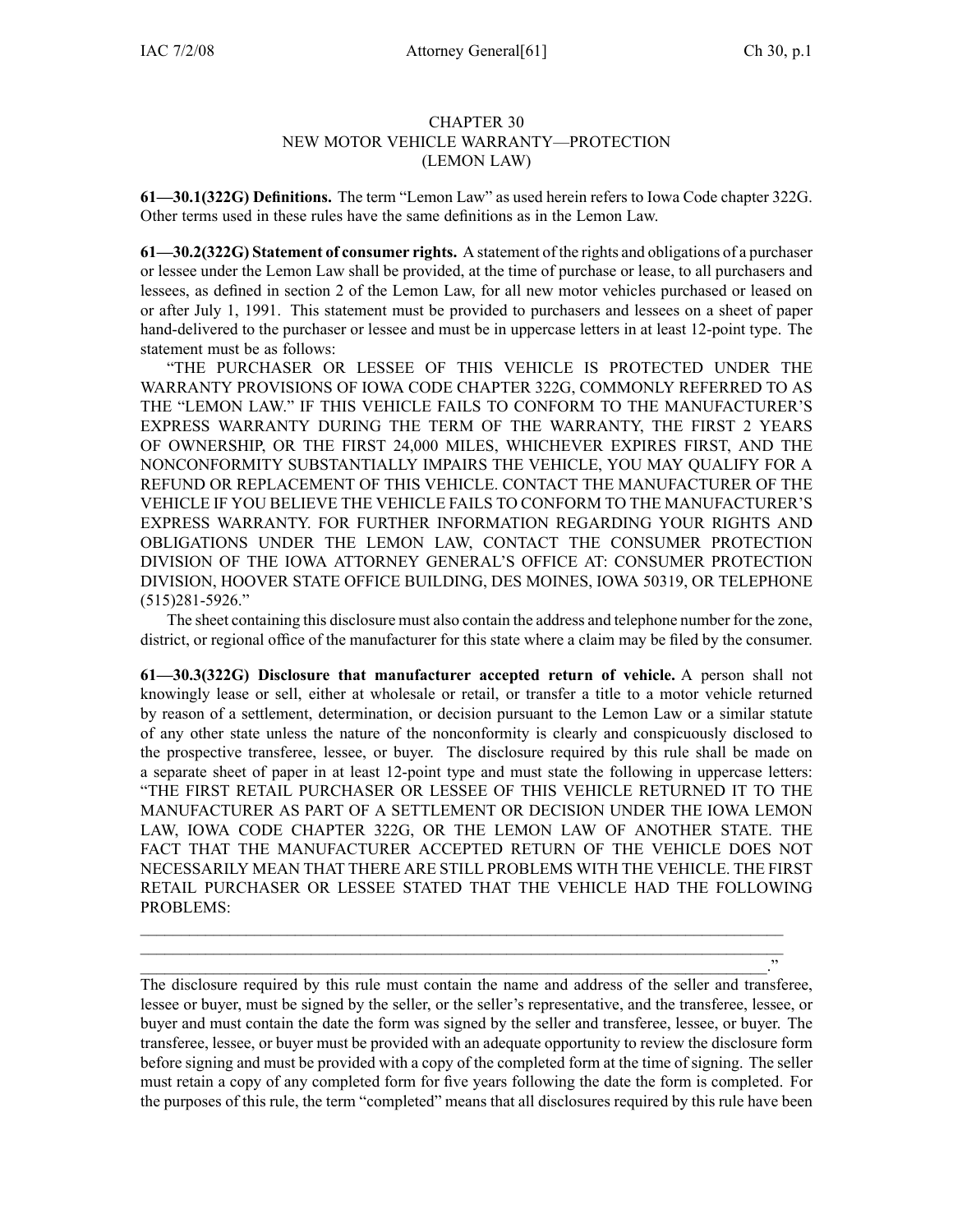made on the form and the form contains the dated signatures of seller and transferee, lessee, or buyer. Substantially similar disclosures to that required by this rule will be permitted with the prior approval of the attorney general.

## **61—30.4(322G) Certification of manufacturers' dispute resolution programs.**

**30.4(1)** *Application for certification.* To apply for certification by the attorney general of <sup>a</sup> manufacturer dispute resolution program under the Lemon Law, <sup>a</sup> motor vehicle manufacturer may provide proof of certification in another state pursuan<sup>t</sup> to subrule 30.4(2) or provide the following information to the attorney general at: Consumer Protection Division, Hoover State Office Building, Des Moines, Iowa 50319:

*a.* Records which prove that the manufacturer's dispute resolution program is in full compliance with 16 CFR Sections 703.3 and 703.4 as amended to May 28, 1991;

*b.* A copy of the written procedures which explain the operation of the program;

*c.* A copy of all written materials provided by the program to the parties to <sup>a</sup> dispute;

*d.* A copy of the most recent of any audits conducted of the program regarding the performance of the program;

*e.* The name, address, and telephone number of the entity which administers the program;

*f.* A copy of all written materials provided by the manufacturer to consumers which state how and where to file <sup>a</sup> claim with the program;

*g.* A list of the names, addresses, and positions of all program staff;

*h.* A list of the names, addresses, and occupations of all program decision makers;

*i.* Copies of all decisions entered into or decided by the program within the six months prior to the date of application;

*j.* Copies of decisions by other states, granting, renewing, denying, or revoking certification; and

*k.* Completion of the form "Application for certification of <sup>a</sup> manufacturer dispute resolution program."

**30.4(2)** *Alternative certification.* If <sup>a</sup> manufacturer's dispute resolution program is certified in another state under <sup>a</sup> law substantially similar to the Lemon Law, the manufacturer may apply for certification to the attorney general by providing proof of such certification. In determining whether to certify <sup>a</sup> dispute resolution program under this subrule, the attorney general may require the manufacturer to submit any of the information included in subrule 30.4(1) and may consider any information obtained from any state in which the manufacturer's dispute resolution program is or was certified or where an application for certification of the program is under consideration.

**30.4(3)** *Denial of certification.* The attorney general shall notify <sup>a</sup> manufacturer by regular mail of the denial of an application for certification of <sup>a</sup> dispute resolution program. The attorney general's notice to the manufacturer shall include <sup>a</sup> statement of the reasons for the denial. A manufacturer may reques<sup>t</sup> further review of <sup>a</sup> denial of certification. The written reques<sup>t</sup> must be received by the Consumer Protection Division, Hoover State Office Building, Des Moines, Iowa 50319, within 30 days following the mailing of notification of the denial or revocation of certification. Any additional information to be considered by the attorney general must be filed with the application for further review and not later. If upon further review, the attorney general affirms the denial of certification, or if the manufacturer does not reques<sup>t</sup> further review, the decision shall be final. The manufacturer may file <sup>a</sup> new application for certification at any time following the date the decision becomes final.

## **61—30.5(322G) Sanctions.**

**30.5(1)** *Fines.* If the attorney general has probable cause to believe that <sup>a</sup> manufacturer has violated the Lemon Law or these rules, the attorney general may issue <sup>a</sup> statement of charges and notice of hearing to determine whether <sup>a</sup> fine should be imposed.

**30.5(2)** *Revocation of certification.* If the attorney general has probable cause to believe that certification of <sup>a</sup> manufacturer's dispute resolution program should be revoked, the attorney general may issue <sup>a</sup> statement of charges and notice of hearing to determine if certification should be revoked.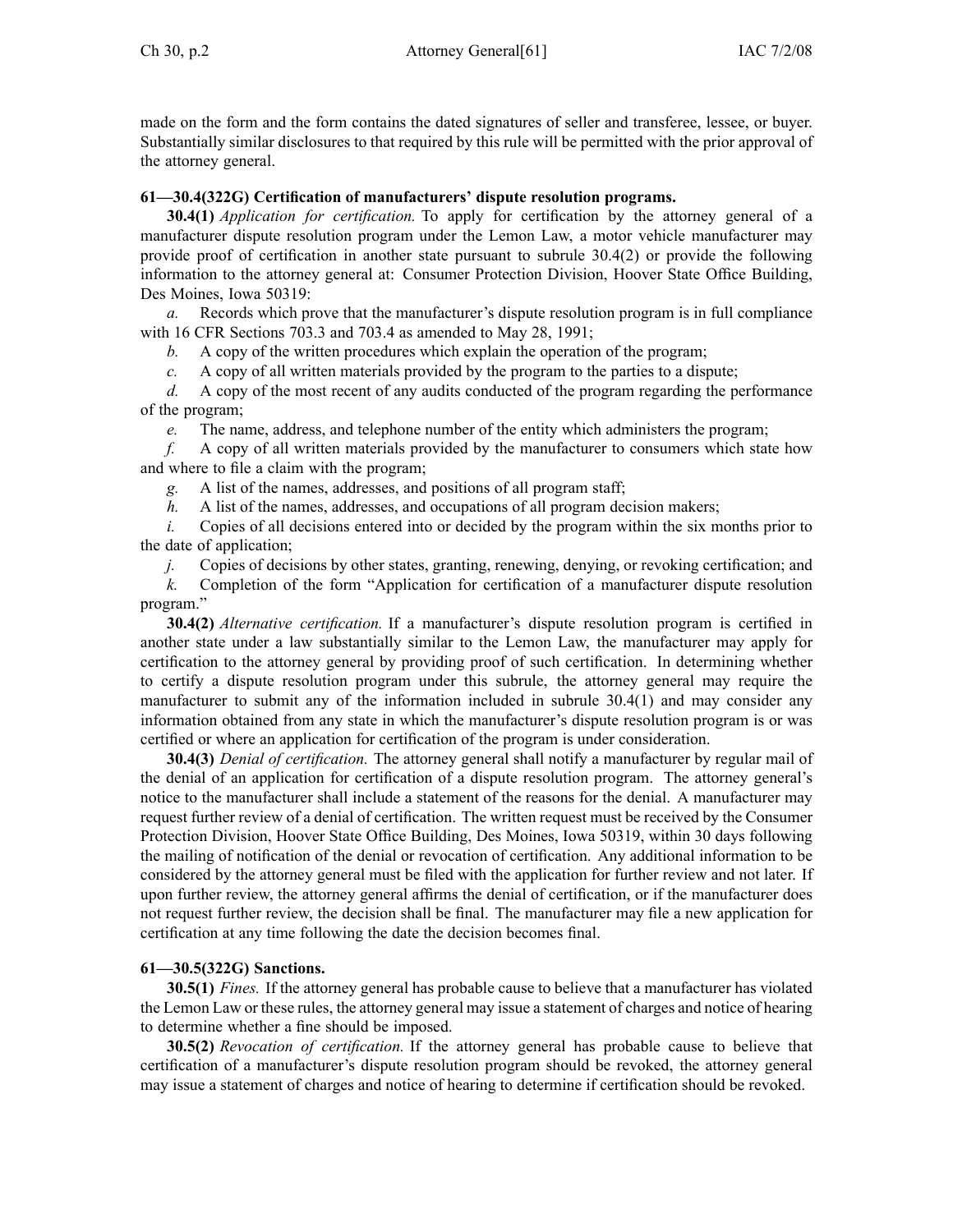**30.5(3)** *Hearings.* Hearings shall be governed by the provisions of 61—25.4(577B,252J). References to the "applicant," "registrant," or "respondent" in those rules shall include the manufacturer under these rules.

**30.5(4)** *Remedies.* The remedies available for violations of the Lemon Law or these rules include, but are not limited to:

*a.* Dismissal of the charges.

*b.* Imposition of <sup>a</sup> penalty against the manufacturer not to exceed \$1000 per violation of the Lemon Law or of this rule.

*c.* Revocation of certification of <sup>a</sup> manufacturer's dispute resolution program.

## **61—30.6(322G) Notification of settlement or decision.**

**30.6(1)** A manufacturer's dispute resolution program certified in this state, or <sup>a</sup> program established by <sup>a</sup> manufacturer applying for certification in this state, shall submit to the attorney general <sup>a</sup> copy of each settlement approved by the program and decision made by the decision maker within 30 days after the settlement is reached or the decision is rendered.

**30.6(2)** The decision or settlement shall contain the following information:

*a.* The year, make, model, and vehicle identification number of the vehicle in question, and <sup>a</sup> copy of the consumer's or lessee's certificate of title for the vehicle if replaced or if <sup>a</sup> refund is issued;

- *b.* The consumer's name, address, and telephone number;
- *c.* The manufacturer's name, address, and telephone number;

*d.* The name, address, and telephone number of the dealership at which the vehicle was purchased or leased and the date of the original delivery of the vehicle to <sup>a</sup> consumer;

*e.* A copy of the consumer's sales or lease agreement;

- *f.* A list of all collateral charges incurred by the consumer;
- *g.* A list of all incidental charges incurred by the consumer;

*h.* If <sup>a</sup> lease, <sup>a</sup> list of all factors taken into consideration in determining the lease price and lessee cost and the monetary sum for each such factor considered;

*i.* A list of each nonconformity alleged by the consumer to substantially impair the motor vehicle, the date of the consumer's first repor<sup>t</sup> of each nonconformity to the manufacturer, and, if available, the odometer reading of the vehicle on the date of the consumer's first report;

*j.* The date of the consumer's written notification to the manufacturer of each nonconformity for which:

(1) Three attempts have been made to repair the same nonconformity;

(2) One attempt has been made to repair <sup>a</sup> nonconformity that is likely to cause death or serious bodily injury; or

(3) The motor vehicle has been out of service by reason of repair of one or more nonconformities for 20 or more cumulative days;

*k.* The number of miles attributable to the consumer up to the date of the third attempt to repair the same nonconformity which is the subject of the claim, or the first attempt to repair <sup>a</sup> nonconformity that is likely to cause death or serious bodily injury, or the twentieth cumulative day when the vehicle is out of service by reason of repair of one or more nonconformities, whichever occurs first;

*l.* The date the dispute was submitted to the program;

*m.* If <sup>a</sup> decision, the name of the decision maker, the date the decision was rendered, the reasons for the decision, the actions required of the manufacturer, if applicable, and the date by which the manufacturer was to fulfill the terms of the decision;

- *n.* If <sup>a</sup> settlement, the date of the settlement; and
- *o.* The terms of settlement or decision, including:
- (1) Whether <sup>a</sup> refund or replacement;

(2) The sum of reasonable offset for use, if any, and <sup>a</sup> detailed explanation of the calculation of the offset;

(3) If <sup>a</sup> refund, the sum of refund;